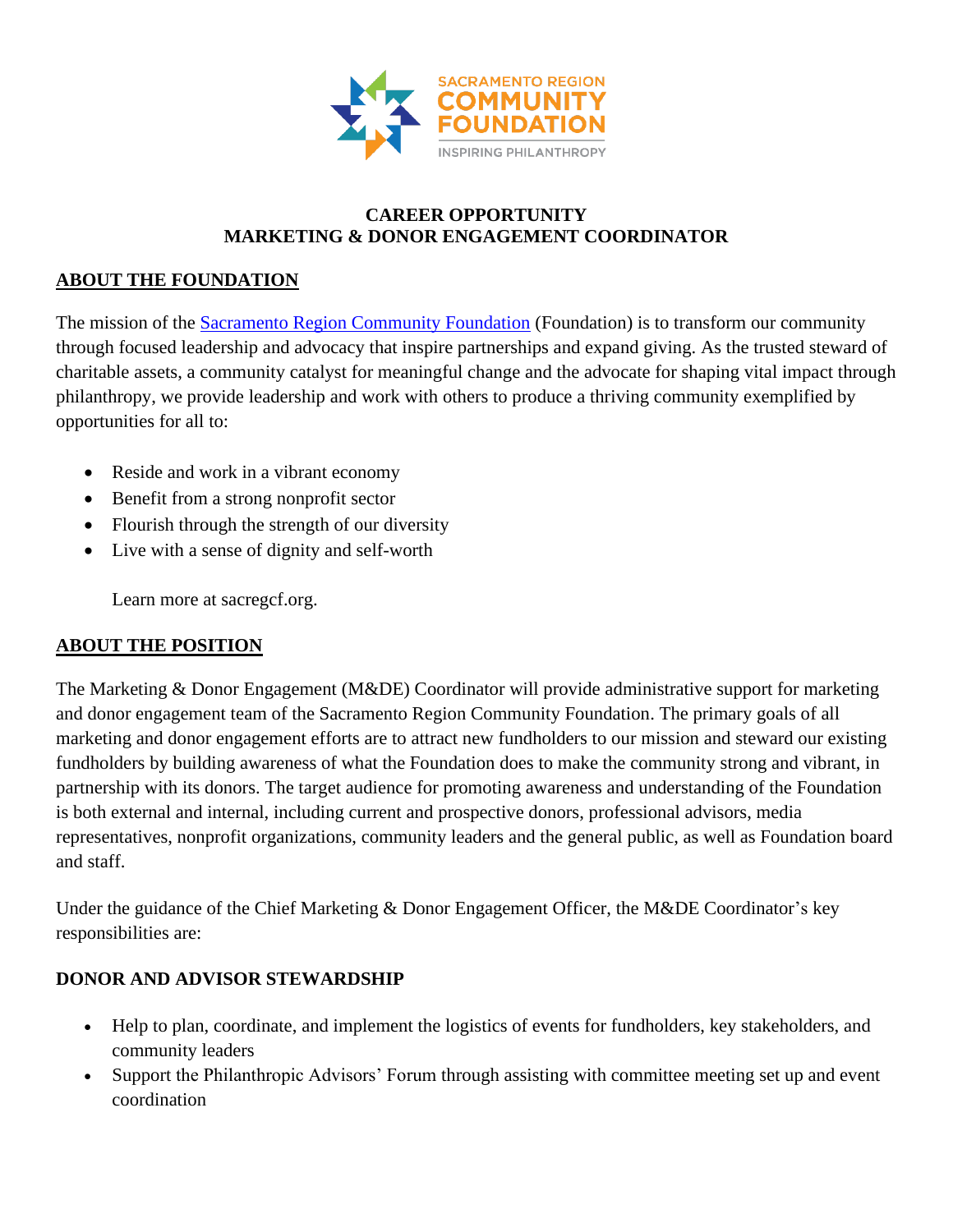- Provide administrative support to the Chief Marketing & Donor Engagement Officer and the Director of Donor Engagement with processes such as:
	- o scheduling meetings
	- o opening new funds, processing and filing fund agreements, and compiling and sending welcome packets to new fundholders
	- o providing monthly reports to Community Foundation affiliates
	- o handling donor mail
	- o keeping accurate records, capturing referral sources, and tracking action items and donor follow up
	- o conducting donor and funder research
- Assist board members and key fundholders when needed
- Offer back-up support for front desk activities, including greeting visitors and answering the main phone line

# **COMMUNICATIONS AND MARKETING**

- Assist the Senior Marketing Manager with communications projects, including reports, magazines, enewsletters, and direct mailings
- Assist the Senior Marketing Manager to ensure all internal and external communications contain a consistent brand image and ensure the Foundation's digital presence—including its website, social media channels, and online profiles—are accurate and regularly refreshed
- Develop written content and take photographs, as needed
- Provide administrative support for Big Day of Giving with sponsorships, signage, collateral
- Update marketing materials

## **MAINTAIN ESSENTIAL VENDOR RELATIONSHIPS AND DATABASES**

- Maintain the M&DE team's vendor relationships, including designers, mail house, printers, and planned giving providers, and their associated contracts, invoices, lists, costs and deliverables
- Participate in the development and tracking of an annual (M&DE) plan and budget, with quarterly goals and measurements
- Coordinate the M&DE master calendar and ensure events dates and project deadlines are accurately reported to internal and external audiences
- Update and maintain various contact lists and databases, and streamline for efficiency

## **SPECIALIZED KNOWLEDGE, SKILLS, AND QUALIFICATIONS**

- Minimum of two to three years working in the fields of marketing, event coordination, nonprofit fundraising and the nonprofit sector, preferred
- Ability to communicate internally within the Foundation team and externally to diverse audiences, with knowledge, diplomacy, tact, patience, flexibility, and courtesy.
- Demonstrated ability to be well-organized, a self-starter, and work independently and within a team, with the proven ability to multi-task, set work priorities, track projects and meet deadlines.